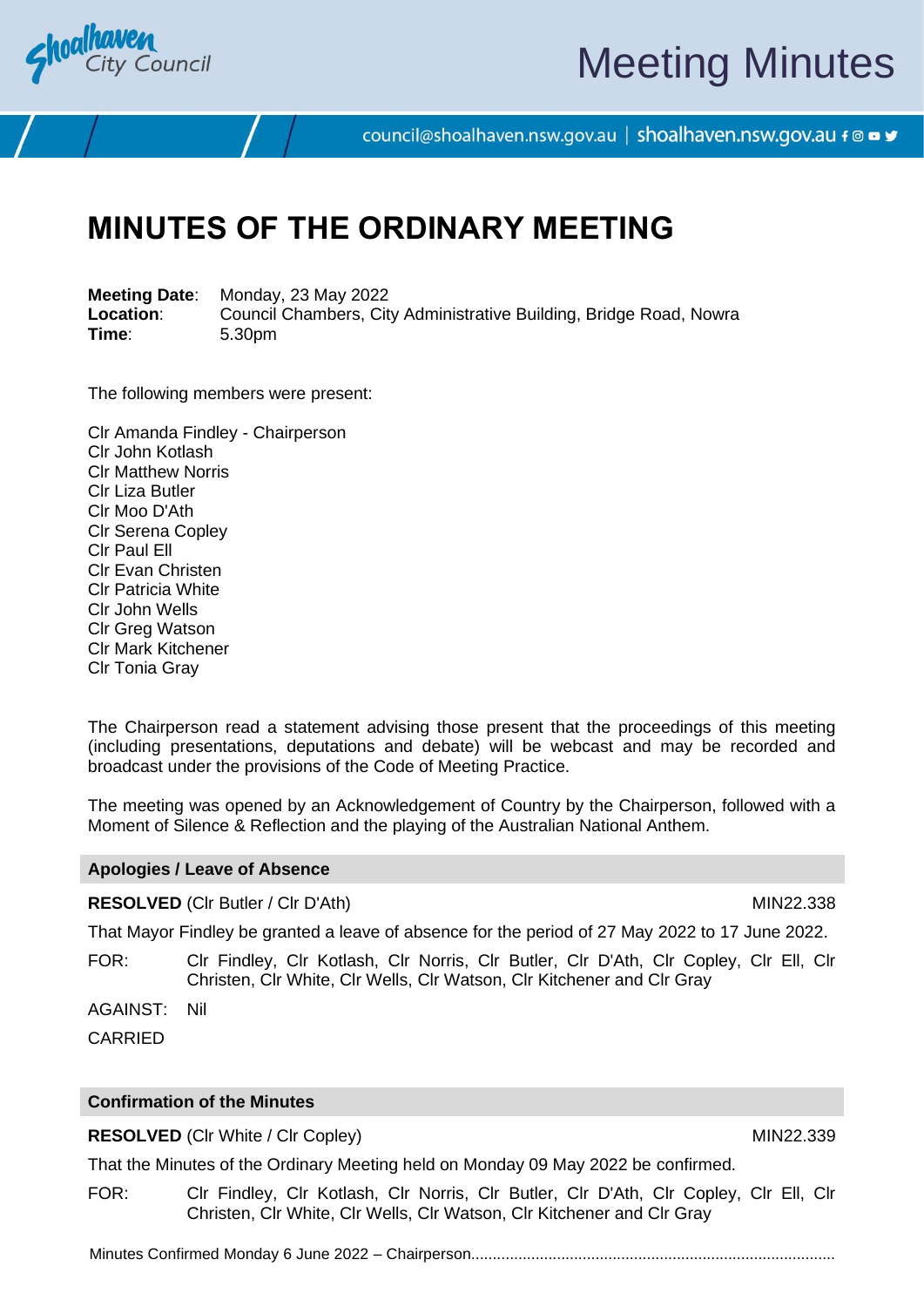

AGAINST: Nil CARRIED

#### **Declarations of Interest**

Mr Stephen Dunshea – CEO – CL22.228 - Proposal - On-site Sewage Management Charges to Rates – less than significant non pecuniary interest declaration – he is one of the owners of property that is affected by this Policy – will leave the room.

### **MAYORAL MINUTE**

Nil

## **DEPUTATIONS AND PRESENTATIONS**

#### **CL22.227 – Development Application – 31 Porter Circuit Milton – Lot 319 DP 1231192**

Ms Nicolette Carson addressed the meeting to speak FOR the recommendation.

#### **Procedural Motion - Bring Item Forward**

**RESOLVED** (Clr Wells / Clr Butler) MIN22.340

That the matter of item CL22.227 - Development Application – 31 Porter Circuit Milton – Lot 319 DP 1231192 be brought forward for consideration.

FOR: Clr Findley, Clr Kotlash, Clr Norris, Clr Butler, Clr D'Ath, Clr Copley, Clr Ell, Clr Christen, Clr White, Clr Wells, Clr Watson, Clr Kitchener and Clr Gray

AGAINST: Nil

CARRIED

**CL22.227 Development Application – 31 Porter Circuit Milton – Lot 319 DP 1231192**

#### **Recommendation**

That development application DA21/1991 to construct multi dwelling housing (four (4) x 2 attached two storey dwellings) and community title subdivision at Lot 319 DP 1232292, 31 Porter Circuit, Milton be refused for the reasons contained in Attachment 2 of this report.

#### **RESOLVED** (CIr Wells / CIr White) MIN22.341

That development application DA21/1991 to construct multi dwelling housing (four (4) x 2 attached two storey dwellings) and community title subdivision at Lot 319 DP 1232292, 31 Porter Circuit, Milton be refused for the reasons contained in Attachment 2 of this report.

FOR: Clr Findley, Clr Kotlash, Clr Norris, Clr Butler, Clr D'Ath, Clr Copley, Clr Ell, Clr Christen, Clr White, Clr Wells, Clr Watson, Clr Kitchener and Clr Gray

AGAINST: Nil

CARRIED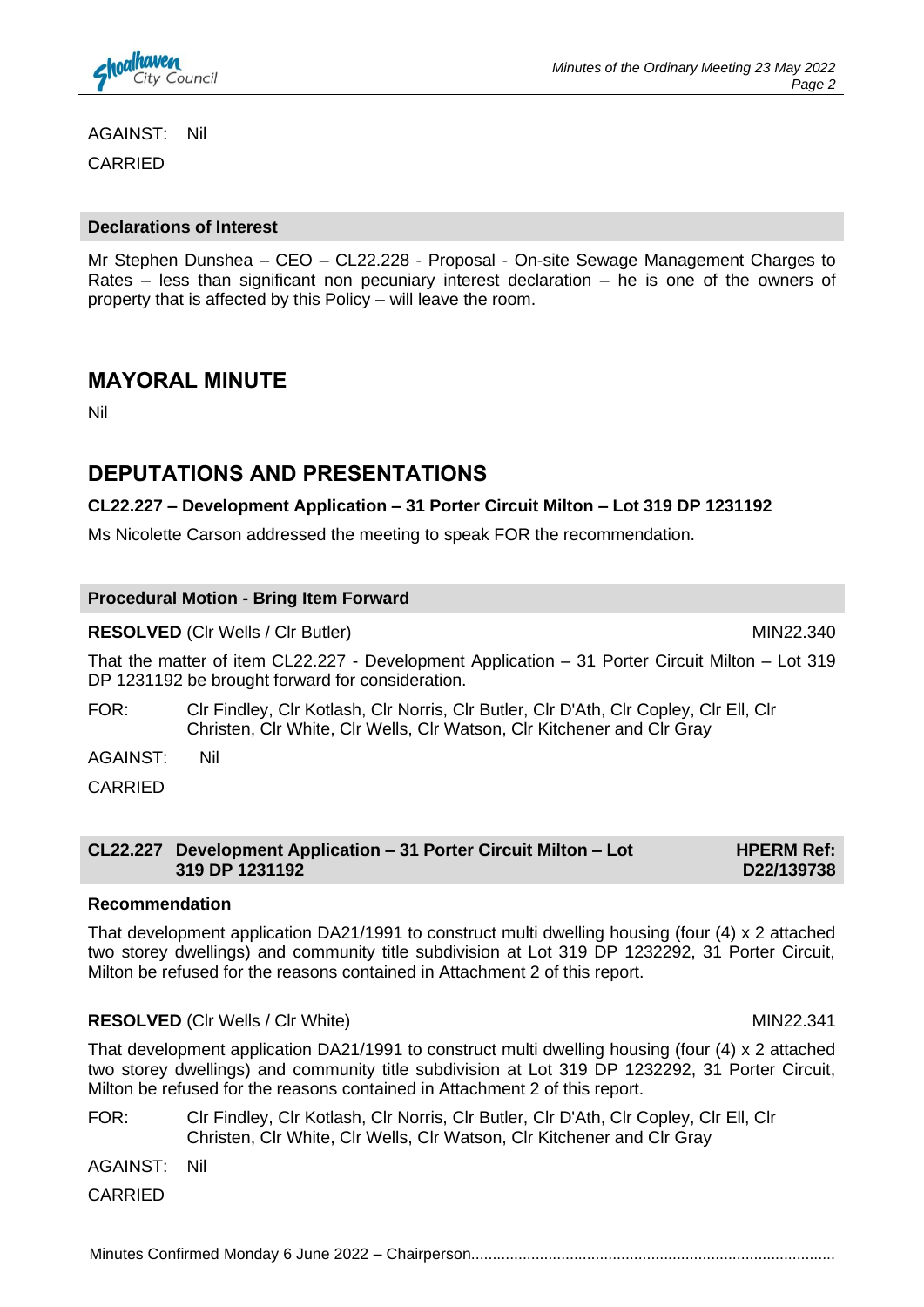

## **REPORTS**

| CL22.223 Draft Policy - Anzac Day Services - Wreath Laying |
|------------------------------------------------------------|
| <b>Ceremonies</b>                                          |

#### **Recommendation**

That Council confirm the Anzac Day Services - Wreath Laying Ceremonies Policy (attached)

**RESOLVED** (CIr White / Cir Wells) MIN22.342

That Council confirm the Anzac Day Services - Wreath Laying Ceremonies Policy (attached).

FOR: Clr Findley, Clr Kotlash, Clr Norris, Clr Butler, Clr D'Ath, Clr Copley, Clr Ell, Clr Christen, Clr White, Clr Wells, Clr Watson, Clr Kitchener and Clr Gray

AGAINST: Nil

CARRIED

#### **CL22.224 Investment Report - April 2022 HPERM Ref: HPERM Ref:**

**D22/190011**

#### **Recommendation**

That Council:

- 1. Receive the Record of Investments for the Period to 30 April 2022.
- 2. Note that Council's total Investment Portfolio (excluding the Long-Term Growth Fund) returned 0.73% per annum for the month of April 2022, exceeding the benchmark AusBond Bank Bill Index (-0.19% pa) by 92 basis points (0.92%).
- 3. Note the performance of the Long-Term Growth Fund as presented in the report.

#### **RESOLVED** (CIr Wells / CIr White) MIN22.343

That Council:

- 1. Receive the Record of Investments for the Period to 30 April 2022.
- 2. Note that Council's total Investment Portfolio (excluding the Long-Term Growth Fund) returned 0.73% per annum for the month of April 2022, exceeding the benchmark AusBond Bank Bill Index (-0.19% pa) by 92 basis points (0.92%).
- 3. Note the performance of the Long-Term Growth Fund as presented in the report.
- FOR: Clr Findley, Clr Kotlash, Clr Norris, Clr Butler, Clr D'Ath, Clr Copley, Clr Ell, Clr Christen, Clr White, Clr Wells, Clr Watson, Clr Kitchener and Clr Gray

AGAINST: Nil

CARRIED

Minutes Confirmed Monday 6 June 2022 – Chairperson.....................................................................................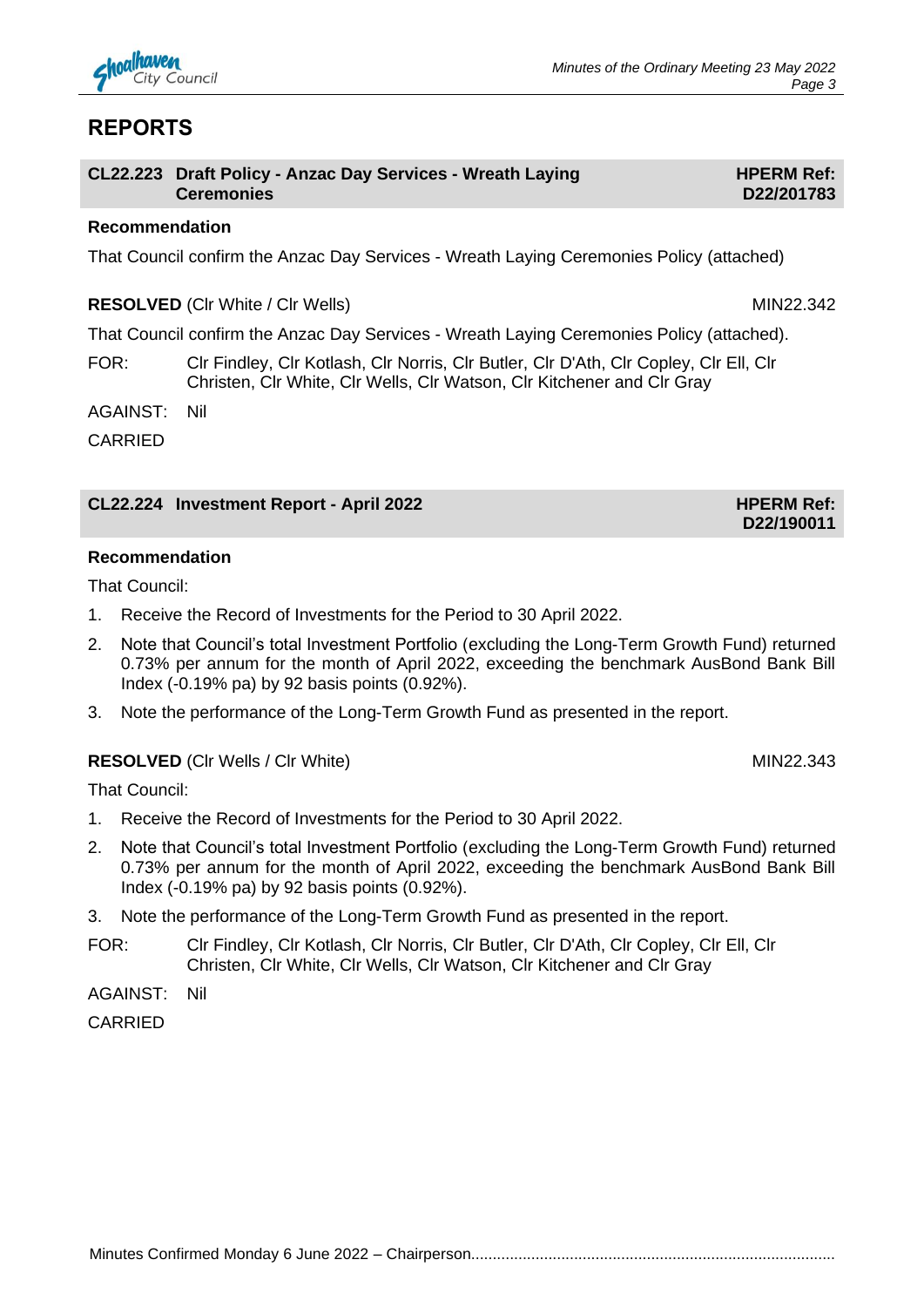

#### **CL22.225 Proposed Finalisation - Planning Agreement (VPA016): Public Reserve Dedication, Fishermans Paradise**

#### **HPERM Ref: D22/173390**

#### **Recommendation**

That Council:

- 1. Formally enter into Planning Agreement (VPA016) with the landowner of Lot 212 DP 884276, as exhibited, with a minor amendment that requires the landowner/developer to register the Planning Agreement instead of Council.
- 2. Advise relevant stakeholders when VPA016 is executed and registered on title.

#### **RESOLVED** (CIr White / CIr D'Ath) MIN22.344

That Council:

- 1. Formally enter into Planning Agreement (VPA016) with the landowner of Lot 212 DP 884276, as exhibited, with a minor amendment that requires the landowner/developer to register the Planning Agreement instead of Council.
- 2. Advise relevant stakeholders when VPA016 is executed and registered on title.
- 3. Classify the land as community land within the meaning of the Local Government Act, 1993.
- FOR: Clr Findley, Clr Kotlash, Clr Norris, Clr Butler, Clr D'Ath, Clr Copley, Clr Ell, Clr Christen, Clr White, Clr Wells, Clr Watson, Clr Kitchener and Clr Gray

AGAINST: Nil

CARRIED

#### **CL22.226 Classification of Land - Lot 3 DP 154453 37 Hyam Street Nowra**

#### **Recommendation**

That Council classify the land described as Lot 3 DP 154453, 37 Hyam St Nowra, as Operational Land within the meaning of the Local Government Act 1993.

#### **RESOLVED** (CIr Wells / CIr White) MIN22.345

That Council classify the land described as Lot 3 DP 154453, 37 Hyam St Nowra, as Operational Land within the meaning of the Local Government Act 1993.

- FOR: Clr Findley, Clr Kotlash, Clr Norris, Clr Butler, Clr D'Ath, Clr Copley, Clr Ell, Clr Christen, Clr White, Clr Wells, Clr Watson, Clr Kitchener and Clr Gray
- AGAINST: Nil

CARRIED

#### **CL22.227 Development Application – 31 Porter Circuit Milton – Lot 319 DP 1231192**

Item dealt with earlier in the meeting see MIN2.341.

**HPERM REF: D22/139738**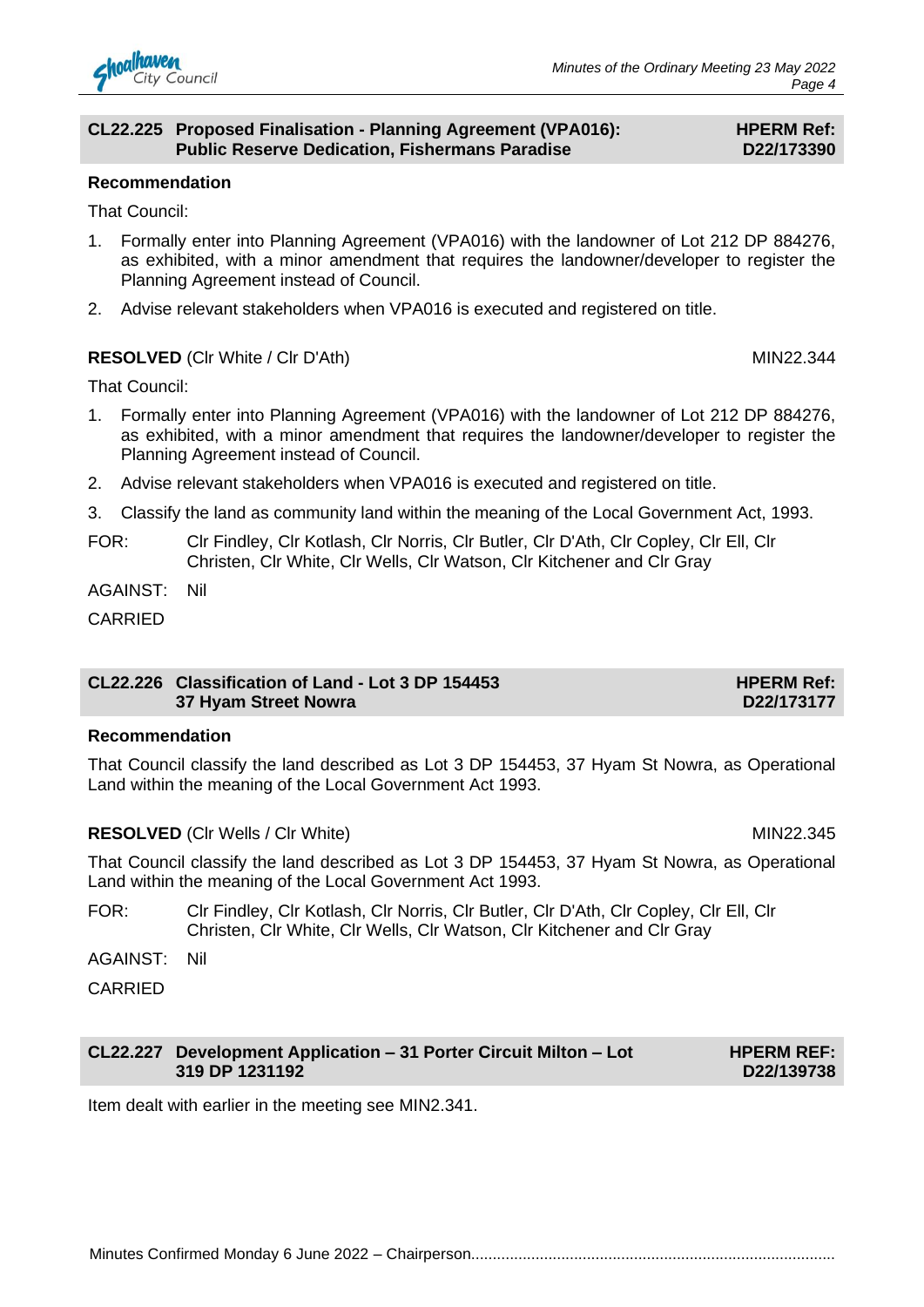

#### **CL22.228 Proposal - On-site Sewage Management Charges to Rates**

#### **HPERM Ref: D22/48031**

Mr Stephen Dunshea - CEO – less than significant non pecuniary interest declaration – he is one of the owners of property that is affected by this Policy – left the room.

#### **Recommendation**

- 1. That Council:
	- a. Approve the application of a charge for on-site sewage management to the Annual Rates Notice for affected properties, in a staged approach over five years, commencing from the beginning of the 2022/23 financial year.
	- b. Approve the application of fees for additional inspections of high-risk on-site sewage management systems and re-inspections of non-compliant on-site sewage management systems.
	- c. Note the results from the community consultation outlined in the report.
	- d. Inform ratepayers in writing of the new on-site sewage management charge and provide further, detailed information to all affected ratepayers. This will involve advice to be sent to affected properties with the first rates Notice of 2022/23.
	- e. Note that current Approvals to Operate will remain in place. An on-site sewage management charge will not be generated until the same financial year that the current approval expires. An annual approval to operate will then be issued in the name of the current owner(s) of the applicable properties.
- 2. That the Shoalhaven Local Approvals Policy is amended post exhibition to reflect the on-site sewage management charge being applied to the Annual Rates Notice.

#### MOTION (Clr Watson / Clr Kitchener)

That in relation to the On-site Sewerage Management Charges to Rates, Council maintain the status quo.

FOR: Clr Watson and Clr Kitchener

AGAINST: Clr Findley, Clr Kotlash, Clr Norris, Clr Butler, Clr D'Ath, Clr Copley, Clr Ell, Clr Christen, Clr White, Clr Wells and Clr Gray

MOTION LOST

#### **RESOLVED (FORESHADOWED MOTION)** (CIr Christen / CIr Butler) MIN22.346

That Council:

- 1. Approve the application of a charge for on-site sewage management to the Annual Rates Notice for affected properties, in a staged approach over five years, commencing from the beginning of the 2022/23 financial year.
- 2. Approve the application of fees for additional inspections of high-risk on-site sewage management systems and re-inspections of non-compliant on-site sewage management systems.
- 3. Note the results from the community consultation outlined in the report.
- 4. Inform ratepayers in writing of the new on-site sewage management charge and provide further, detailed information to all affected ratepayers. This will involve advice to be sent to affected properties with the first rates Notice of 2022/23.
- 5. Note that current Approvals to Operate will remain in place. An on-site sewage management charge will not be generated until the same financial year that the current approval expires. An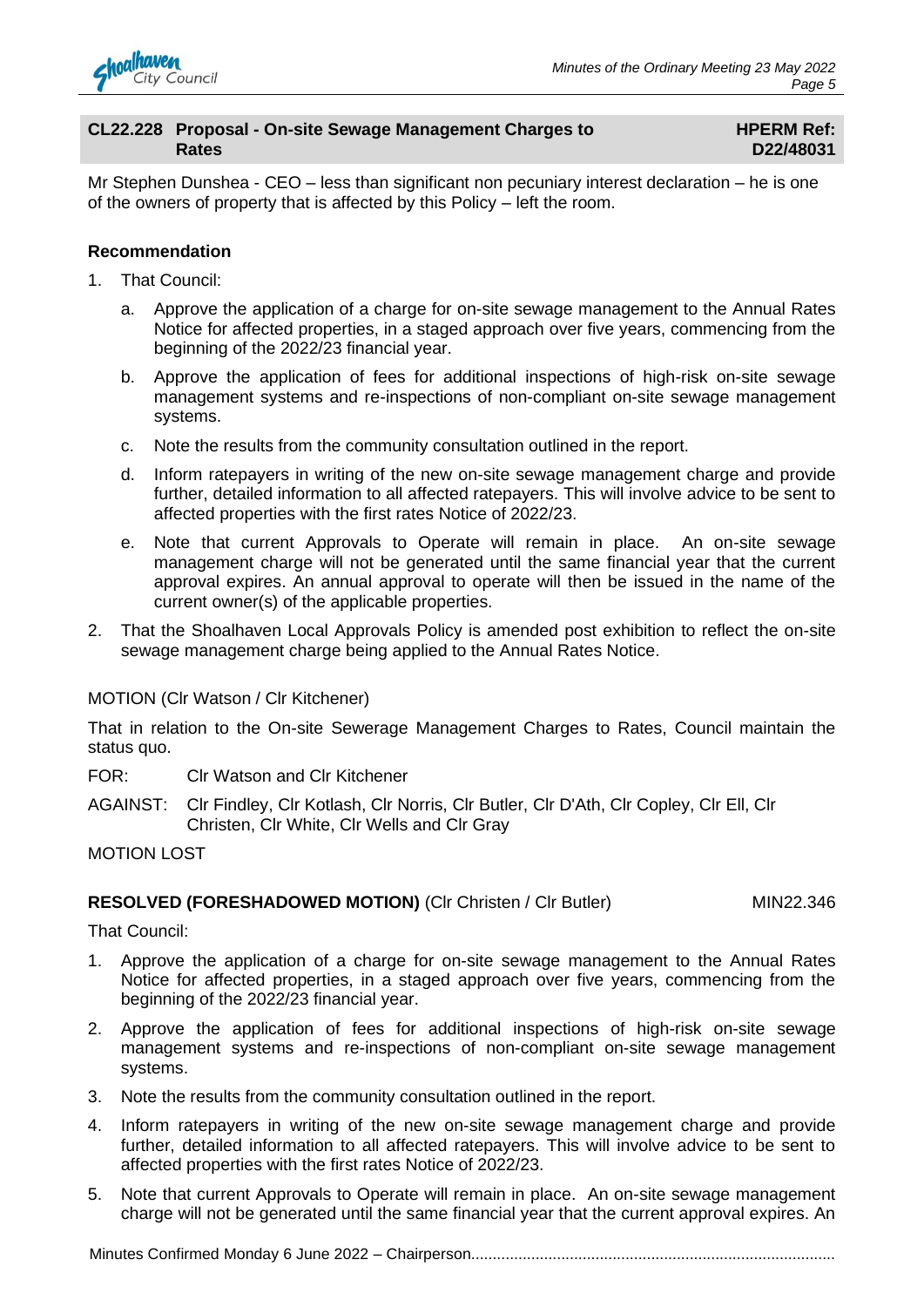annual approval to operate will then be issued in the name of the current owner(s) of the applicable properties.

- 6. Amend the Shoalhaven Local Approvals Policy post exhibition to reflect the on-site sewage management charge being applied to the Annual Rates Notice.
- FOR: Clr Findley, Clr Kotlash, Clr Norris, Clr Butler, Clr D'Ath, Clr Copley, Clr Ell, Clr Christen, Clr White, Clr Wells and Clr Gray
- AGAINST: Clr Watson and Clr Kitchener

CARRIED

#### **CL22.229 Council Policy Review - Rangers HPERM Ref: HPERM Ref:**

Note: Mr Stephen Dunshea - CEO returned to the meeting.

#### **Recommendation**

That Council

- 1. Adopt the following policies with minor amendments:
	- a. Fee Waivers Ranger Services Unit
	- b. Companion Animals Management of Feral and Infant Cats and Dogs
	- c. Animals Management of Sick or Injured Animals
- 2. Rescind the following policies
	- a. Domestic Poultry Abandoned on Public Land Policy.
	- b. Protocols for Directing Signs Enquiries and Complaints.

#### **RESOLVED** (CIr Ell / CIr Wells) MIN22.347

That Council:

- 1. Adopt the following policies with minor amendments:
	- a. Fee Waivers Ranger Services Unit
	- b. Companion Animals Management of Feral and Infant Cats and Dogs
	- c. Animals Management of Sick or Injured Animals
- 2. Rescind the following policies
	- a. Domestic Poultry Abandoned on Public Land Policy.
	- b. Protocols for Directing Signs Enquiries and Complaints.
- FOR: Clr Findley, Clr Kotlash, Clr Norris, Clr Butler, Clr D'Ath, Clr Copley, Clr Ell, Clr Christen, Clr White, Clr Wells, Clr Watson, Clr Kitchener and Clr Gray

AGAINST: Nil

CARRIED

**D22/157788**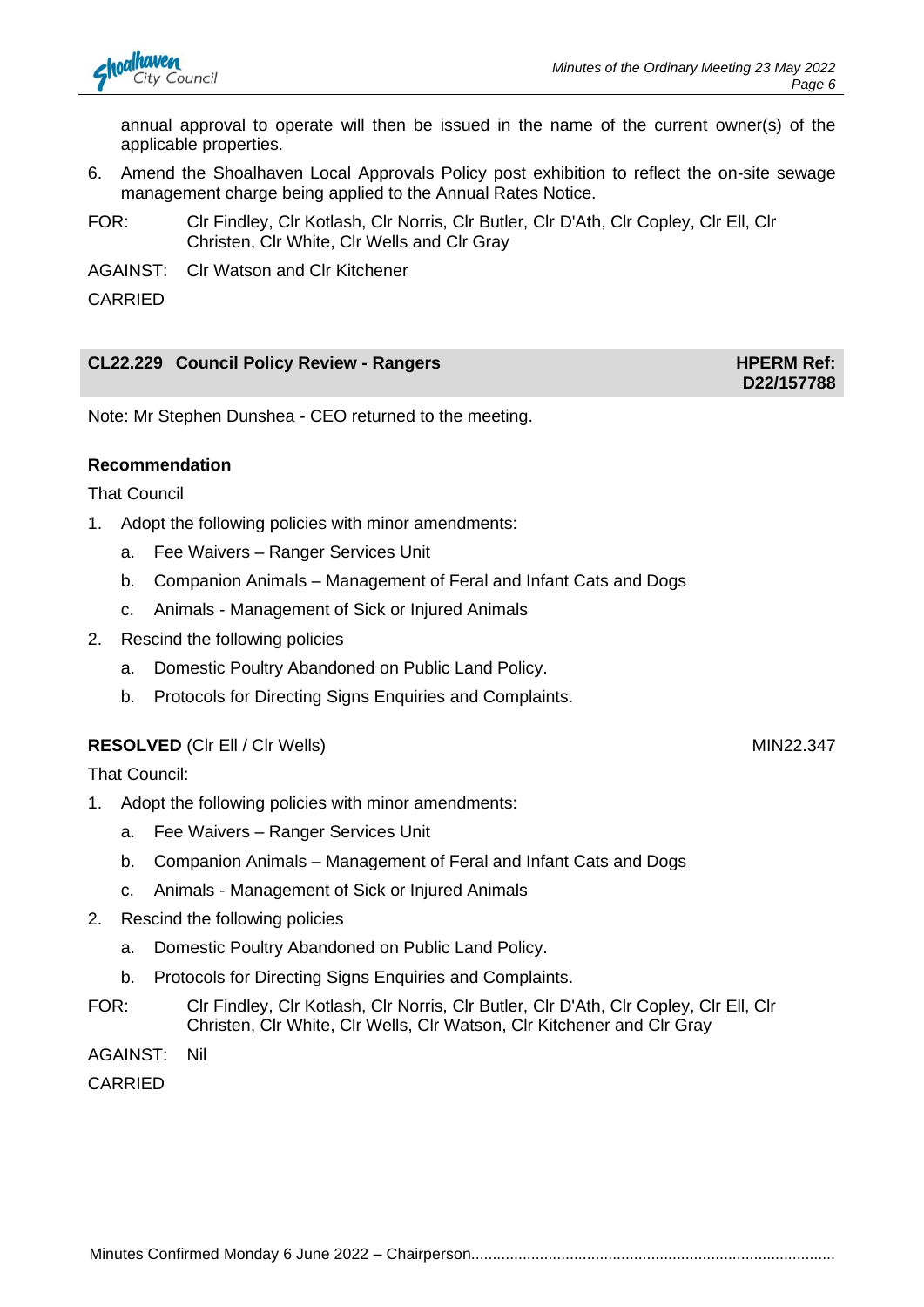

#### **CL22.230 Quarterly Review for Compliance Matters HPERM Ref:**

#### **Recommendation**

That Council receive the January to March 2022 quarterly report on compliance matters for information.

#### **RESOLVED** (CIr Christen / CIr Wells) MIN22.348

That:

- 1. Council receive the January to March 2022 quarterly report on compliance matters for information;
- 2. The subsequent quarterly reports provide analysis of the trends, effectiveness and current and arising areas of risk.
- FOR: Clr Findley, Clr Kotlash, Clr Norris, Clr Butler, Clr D'Ath, Clr Copley, Clr Ell, Clr Christen, Clr White, Clr Wells, Clr Watson, Clr Kitchener and Clr Gray

AGAINST: Nil

CARRIED

## **CALL OVER OF THE BUSINESS PAPER**

#### **Call Over of Business Paper - En bloc**

**RESOLVED** (CIr Wells / CIr Norris) MIN22.349

That the following items of the City Lifestyles Directorate be resolved en bloc:

- CL22.231 Draft Nowra Showground Master Plan Update to Council and Progress to **Exhibition**
- CL22.232 Draft Ulladulla Sports Park Master Plan Update to Council and Progress to Exhibition
- CL22.234 Request for Plaques and Memorials

Note – the items will be marked with an asterisk (\*) in these Minutes.

FOR: Clr Findley, Clr Kotlash, Clr Norris, Clr Butler, Clr D'Ath, Clr Copley, Clr Ell, Clr Christen, Clr White, Clr Wells, Clr Watson, Clr Kitchener and Clr Gray

AGAINST: Nil

CARRIED

#### **Call Over of Business Paper - En bloc**

#### **RESOLVED** (CIr Ell / CIr White) MIN22.350

That the following items from Shoalhaven Water be resolved en bloc:

- CL22.235 Acquisition of Sewer Easement 7 Victa Way Bomaderry Lot 6 DP 248150
- CL22.237 Review of Shoalhaven Water Group Policies Round Five
- Note the items will be marked with an asterisk (\*) in these Minutes.
- FOR: Clr Findley, Clr Kotlash, Clr Norris, Clr Butler, Clr D'Ath, Clr Copley, Clr Ell, Clr Christen, Clr White, Clr Wells, Clr Watson, Clr Kitchener and Clr Gray

**D22/138322**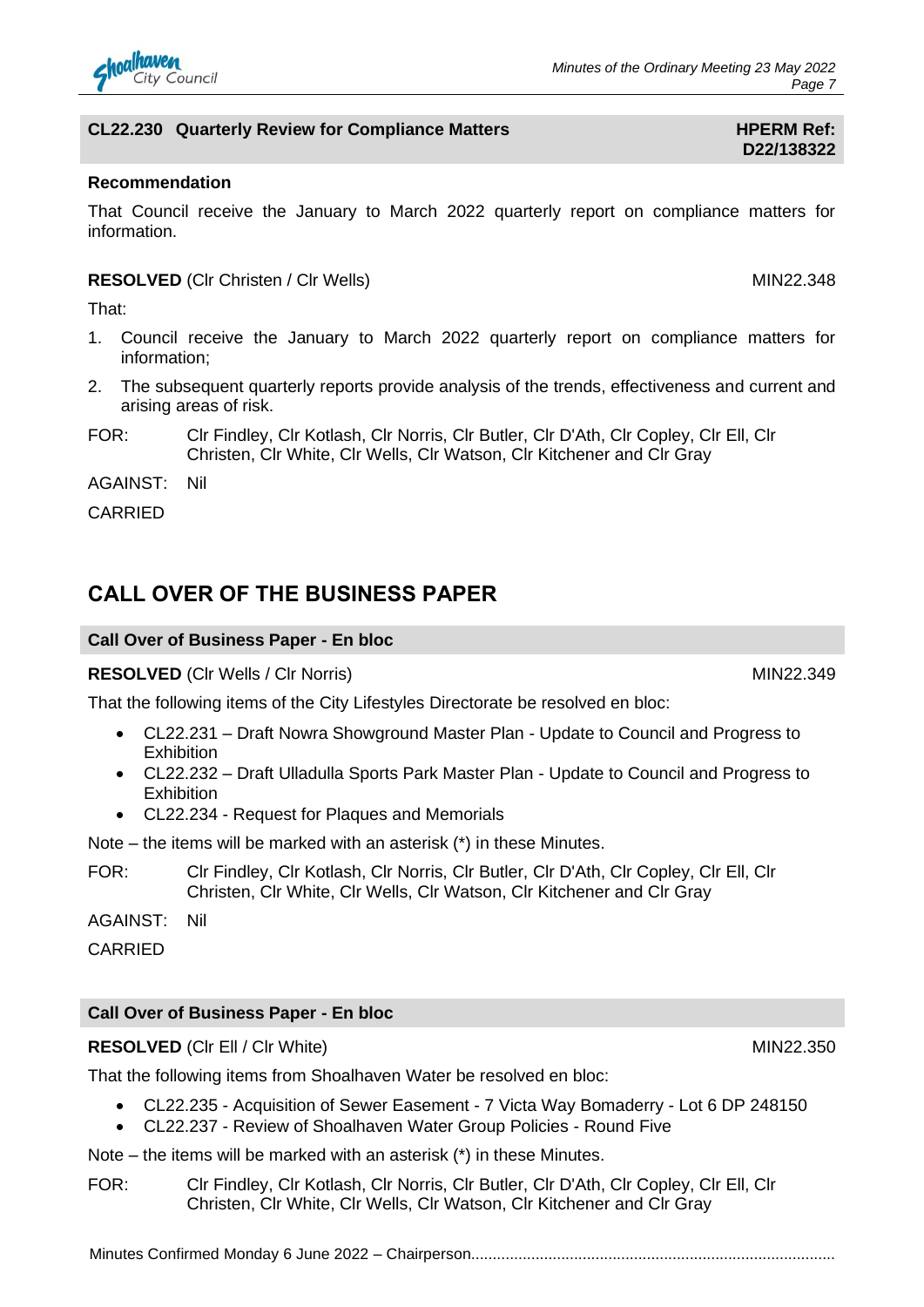AGAINST: Nil CARRIED

**Items marked with an \* were resolved 'en block'.**

| CL22.231 Draft Nowra Showground Master Plan - Update to |                                           | <b>HPERM Ref:</b> |
|---------------------------------------------------------|-------------------------------------------|-------------------|
|                                                         | <b>Council and Progress to Exhibition</b> | D22/146121        |

**RESOLVED\*** (CIr Wells / CIr Norris) MIN22.351

That Council endorse the Draft Nowra Showground Master Plan to progress to public exhibition for a period of 28 days.

- 1. If no significant adverse feedback is received as part of the exhibition, the Draft Nowra Showground Master Plan be finalised and deemed endorsed; or
- 2. If significant adverse feedback is received a further report on the outcomes of the public exhibition of the Draft Nowra Showground Master Plan will be submitted to Council with any proposed changes.
- FOR: Clr Findley, Clr Kotlash, Clr Norris, Clr Butler, Clr D'Ath, Clr Copley, Clr Ell, Clr Christen, Clr White, Clr Wells, Clr Watson, Clr Kitchener and Clr Gray

AGAINST: Nil

CARRIED

#### **CL22.232 Draft Ulladulla Sports Park Master Plan - Update to Council and Progress to Exhibition**

**RESOLVED\*** (CIr Wells / CIr Norris) MIN22.352

That Council endorse the Draft Ulladulla Sports Park Master Plan to progress to public exhibition for a period of 28 days.

- 1. If no significant adverse feedback is received as part of the exhibition, the Draft Ulladulla Sports Park Master Plan be finalised and deemed adopted; or
- 2. If significant adverse feedback is received a further report on the outcomes of the public exhibition of the Draft Ulladulla Sport Park Master Plan will be submitted to Council with any proposed changes.
- FOR: Clr Findley, Clr Kotlash, Clr Norris, Clr Butler, Clr D'Ath, Clr Copley, Clr Ell, Clr Christen, Clr White, Clr Wells, Clr Watson, Clr Kitchener and Clr Gray

AGAINST: Nil

CARRIED

#### **CL22.233 Community Recovery Officer - Advocacy For Continuation of Funding**

#### **HPERM Ref: D22/177232**

## **Recommendation**

That Council:

1. Support and engage in advocating to our Local State Members for Kiama and South Coast for the continuation of funding for the Community Recovery Officer role within Council.

Minutes Confirmed Monday 6 June 2022 – Chairperson.....................................................................................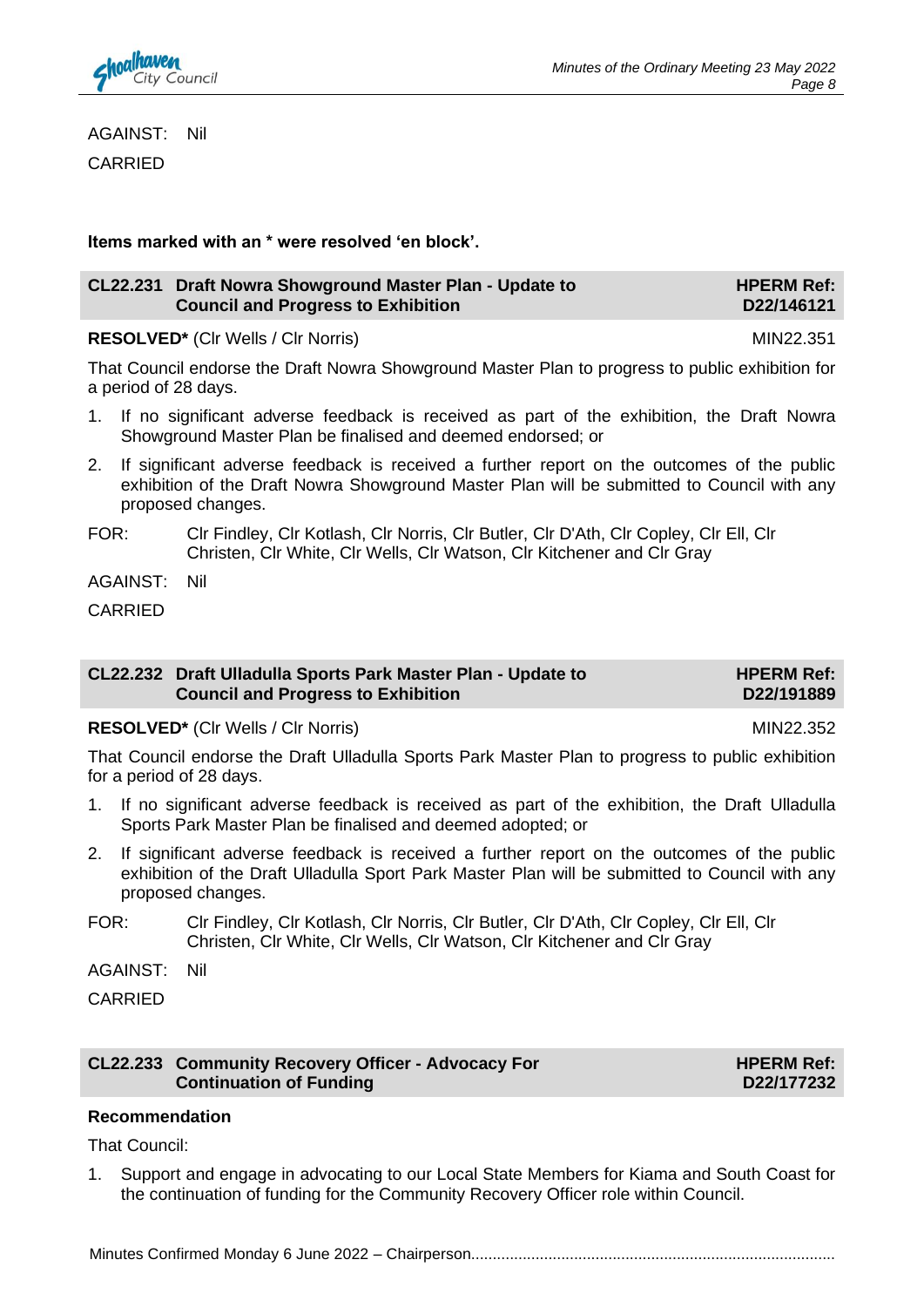

- 2. Formalise the advocacy representation with the development of a Ministerial Briefing Paper to be presented to the Minister for Emergency Services and Resilience, and Minister for Flood Recovery, the Hon. Stephanie Cooke MP.
- 3. Receive a future report on the outcome of representations to Local Members.
- 4. Note that Resilience NSW are developing a Statewide Resilience Strategy and a future report will be prepared for Council to consider the implications of this strategy for Council once this information is published.

#### **RESOLVED** (CIr White / CIr Norris) MIN22.353

That Council:

- 1. Support and engage in advocating to our Local State Members for Kiama and South Coast for the continuation of funding for the Community Recovery Officer role within Council.
- 2. Formalise the advocacy representation with the development of a Ministerial Briefing Paper to be presented to the Minister for Emergency Services and Resilience, and Minister for Flood Recovery, the Hon. Stephanie Cooke MP.
- 3. Receive a future report on the outcome of representations to Local Members.
- 4. Note that Resilience NSW are developing a Statewide Resilience Strategy and a future report will be prepared for Council to consider the implications of this strategy for Council once this information is published.
- 5. Send this information to the Federal Government, The Hon Anthony Albanese Prime Minister of Australia, and Ministers (when known) for disaster relief and seek their response.
- FOR: Clr Findley, Clr Kotlash, Clr Norris, Clr Butler, Clr D'Ath, Clr Copley, Clr Ell, Clr Christen, Clr White, Clr Wells, Clr Watson, Clr Kitchener and Clr Gray

AGAINST: Nil

CARRIED

| <b>CL22.234 Request for Plaques and Memorials</b> | <b>HPERM Ref:</b> |
|---------------------------------------------------|-------------------|
|                                                   | D22/187846        |

**RESOLVED<sup>\*</sup>** (Clr Wells / Clr Norris) MIN22.354

That Council:

- 1. As per the Plaques and Memorials Policy:
	- a. Approve the request for a new seat and plaque at River Road, Shoalhaven Heads.
	- b. Approve the request for a new seat and plaque at Wooroonga Crescent, Merry Beach.
	- c. Approve the request for a new seat and plaque at Seaside Parade, Dolphin Point.
	- d. Approve the request for a new seat and plaque at Lakehaven Drive Bowling Club Reserve, Sussex Inlet
- 2. Advise the applicants of Council's determination of the requests.
- FOR: Clr Findley, Clr Kotlash, Clr Norris, Clr Butler, Clr D'Ath, Clr Copley, Clr Ell, Clr Christen, Clr White, Clr Wells, Clr Watson, Clr Kitchener and Clr Gray

AGAINST: Nil

CARRIED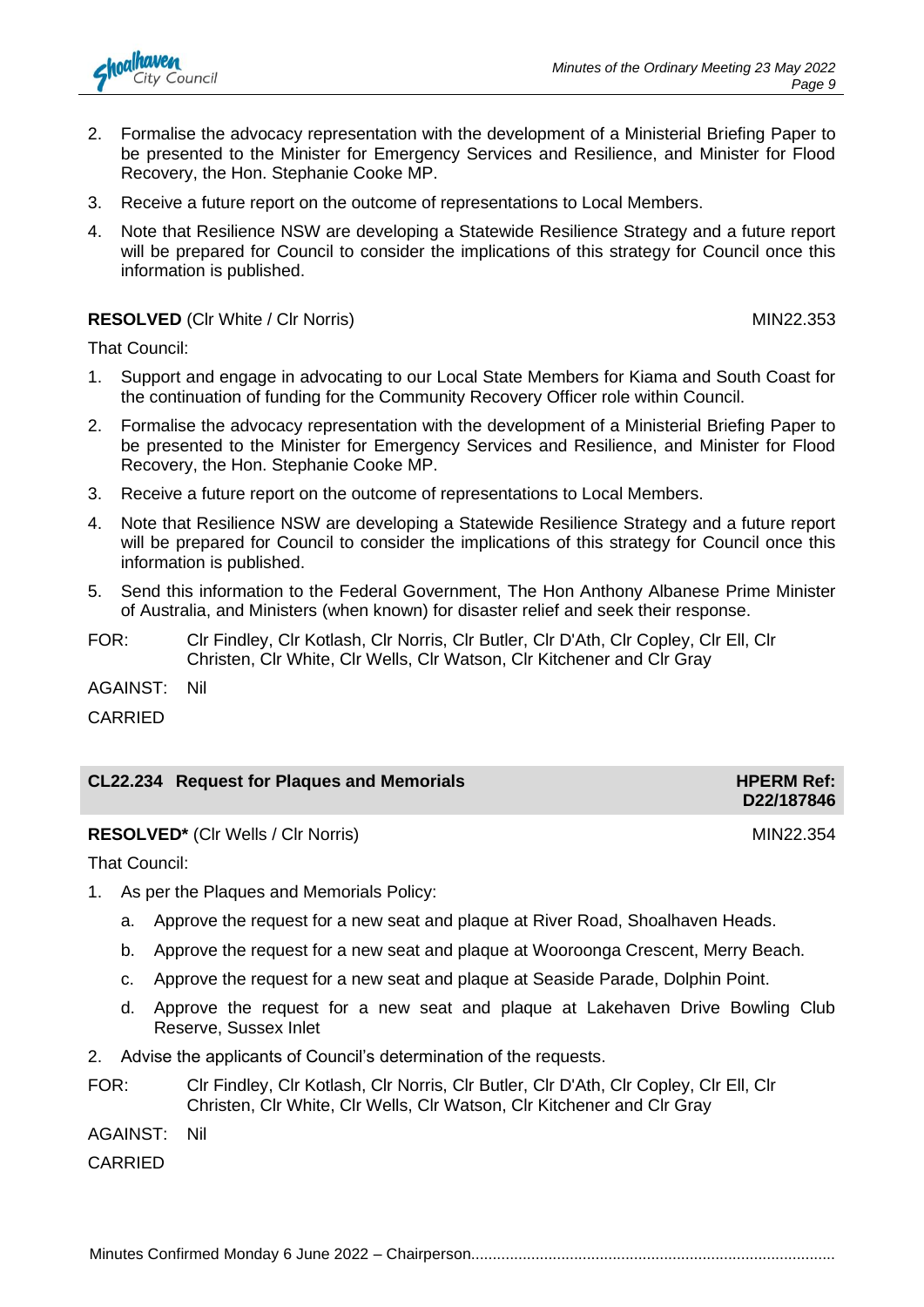

**Items marked with an \* were resolved 'en block'.**

| CL22.235 Acquisition of Sewer Easement - 7 Victa Way Bomaderry | <b>HPERM Ref:</b> |
|----------------------------------------------------------------|-------------------|
| - Lot 6 DP 248150                                              | D22/25451         |
| <b>RESOLVED*</b> (CIr EII / CIr White)                         | MIN22.355         |

That Council:

- 1. Acquire an Easement for Sewerage Purposes 3 metres wide over part of Lot 6 DP 248150, 7 Victa Avenue Bomaderry, as shown highlighted in the attached easement sketch plan;
- 2. Pay compensation of \$30,000, plus GST if applicable, and reasonable legal costs associated with the acquisition in accordance with the provisions of the Land Acquisition (Just Terms Compensation) Act 1991;
- 3. Fund all costs associated with the acquisition from Shoalhaven Water's Sewer Fund.
- 4. Delegate authority to the Chief Executive Officer (Executive Manager Shoalhaven Water) to make minor adjustments to the purchase price, if necessary, in accordance with the settlement figure determined by Council's Solicitor;
- 5. Authorise the Chief Executive Officer (Executive Manager Shoalhaven Water) to sign any documentation required to give effect to this resolution and to affix the Common Seal of the Council of the City of Shoalhaven to all documentation required to be sealed.
- FOR: Clr Findley, Clr Kotlash, Clr Norris, Clr Butler, Clr D'Ath, Clr Copley, Clr Ell, Clr Christen, Clr White, Clr Wells, Clr Watson, Clr Kitchener and Clr Gray

AGAINST: Nil

CARRIED

| CL22.236 Danjera Dam Camping Ground & Day Visitors Area - |  | <b>HPERM Ref:</b> |
|-----------------------------------------------------------|--|-------------------|
| <b>Establishment of a Biodiversity Stewardship Site</b>   |  | D22/153745        |

#### **Recommendation**

That Council:

- 1. Endorse the establishment of a Biodiversity Stewardship Agreement (*Biodiversity Conservation Act 2016*) on eligible land within Part lots 1, 4, 5 DP 252335 and Lot 1 DP 1256763, at Yalwal, being part of Council owned land adjoining Danjera Dam.
- 2. Authorise the CEO (Executive Manager Shoalhaven Water) to sign all necessary documentation to facilitate the establishment of the Stewardship Site.
- 3. Note the progress of the Danjera Dam camping area project as outlined in this Report.

#### **RESOLVED** (CIr Christen / CIr D'Ath) MIN22.356

That Council:

- 1. Endorse the establishment of a Biodiversity Stewardship Agreement (*Biodiversity Conservation Act 2016*) on eligible land within Part lots 1, 4, 5 DP 252335 and Lot 1 DP 1256763, at Yalwal, being part of Council owned land adjoining Danjera Dam.
- 2. Authorise the CEO (Executive Manager Shoalhaven Water) to sign all necessary documentation to facilitate the establishment of the Stewardship Site.
- 3. Note the progress of the Danjera Dam camping area project as outlined in this Report.
- 4. Not sell the excess offset credits and retain them for other Council projects.